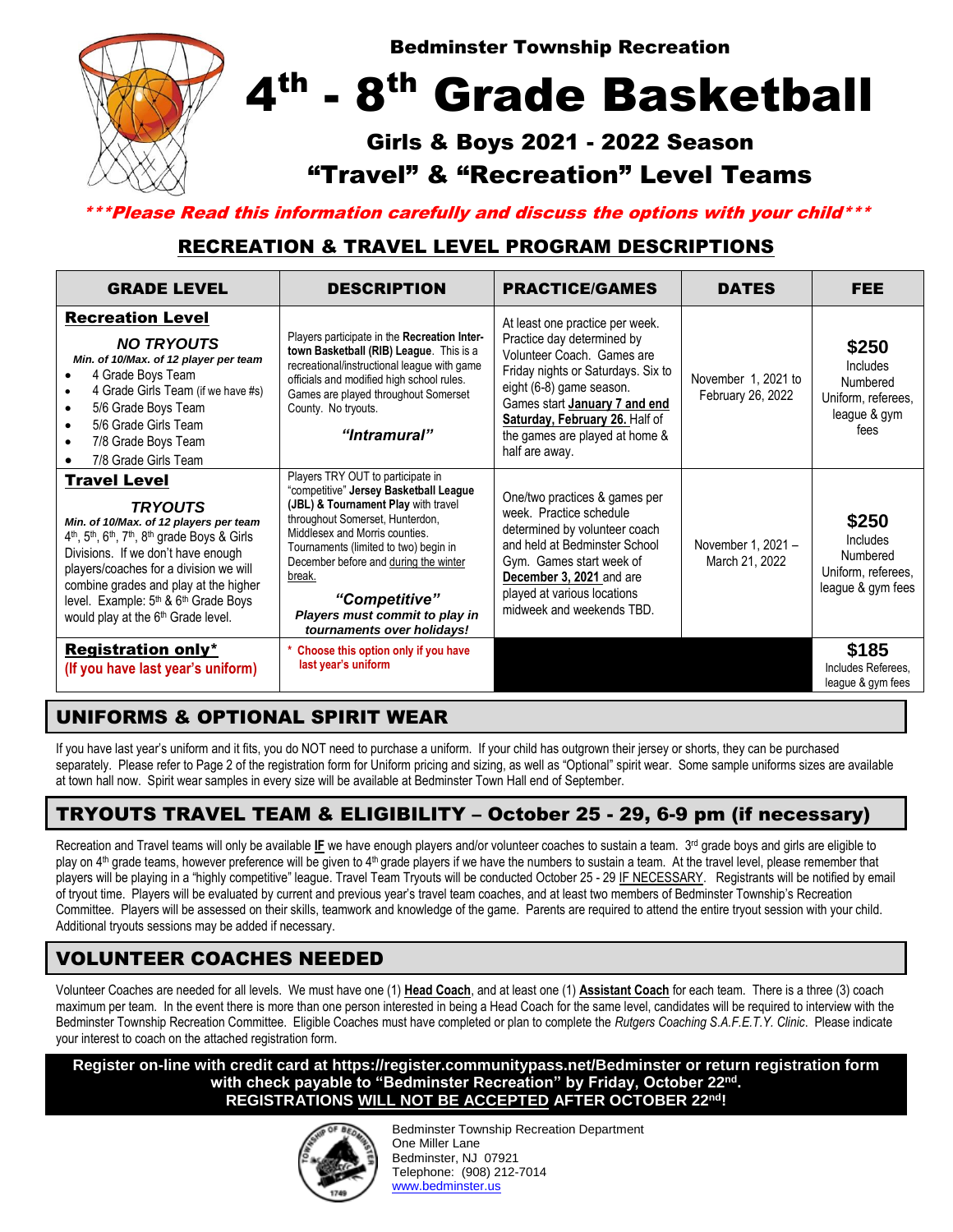

# 4<sup>th</sup> - 8<sup>th</sup> Grade Girls & Boys

Travel & Recreation Basketball

#### **Registration**

| 1. Player Information (One Form Per Child)                                                                                                                                                                                                                                                                                                                                                                                                                                                                                                                                                                                                                                                                                                                                                                                    |                                                                                           |                                                  |                  |                                   |  |  |
|-------------------------------------------------------------------------------------------------------------------------------------------------------------------------------------------------------------------------------------------------------------------------------------------------------------------------------------------------------------------------------------------------------------------------------------------------------------------------------------------------------------------------------------------------------------------------------------------------------------------------------------------------------------------------------------------------------------------------------------------------------------------------------------------------------------------------------|-------------------------------------------------------------------------------------------|--------------------------------------------------|------------------|-----------------------------------|--|--|
|                                                                                                                                                                                                                                                                                                                                                                                                                                                                                                                                                                                                                                                                                                                                                                                                                               | Sept. 2021                                                                                | Crade ______Date of Birth_________M______F______ |                  |                                   |  |  |
|                                                                                                                                                                                                                                                                                                                                                                                                                                                                                                                                                                                                                                                                                                                                                                                                                               |                                                                                           |                                                  |                  |                                   |  |  |
|                                                                                                                                                                                                                                                                                                                                                                                                                                                                                                                                                                                                                                                                                                                                                                                                                               |                                                                                           |                                                  |                  |                                   |  |  |
|                                                                                                                                                                                                                                                                                                                                                                                                                                                                                                                                                                                                                                                                                                                                                                                                                               |                                                                                           |                                                  |                  |                                   |  |  |
|                                                                                                                                                                                                                                                                                                                                                                                                                                                                                                                                                                                                                                                                                                                                                                                                                               | 2. Hold Harmless (Parent or Guardian Signature Required)                                  |                                                  |                  |                                   |  |  |
| As the parent or legal guardian of a participant in the Bedminster Township Recreation Program, I acknowledge this to be a voluntary activity. I<br>acknowledge that there are certain risks inherent in my child's participation in this activity, and I agree to accept all of the consequences and assume<br>the risks involved in my child's participation. I understand and acknowledge that Bedminster Township is not responsible for any loss, damages or<br>injury to any person or property for any reason associated with my child's participation in this activity. In light of the above, I hereby agree to<br>indemnify and hold harmless and release Bedminster Township from any and all liability for any and all injuries my child may sustain as a result of<br>my child's participation in this activity. |                                                                                           |                                                  |                  |                                   |  |  |
| Signature of Parent/Guardian                                                                                                                                                                                                                                                                                                                                                                                                                                                                                                                                                                                                                                                                                                                                                                                                  |                                                                                           |                                                  | <b>Date Date</b> |                                   |  |  |
| 3. Allergies/Medications/Special Needs/Accommodations                                                                                                                                                                                                                                                                                                                                                                                                                                                                                                                                                                                                                                                                                                                                                                         |                                                                                           |                                                  |                  |                                   |  |  |
| Allergies/Disabilities/Medical Conditions - Does your child have allergies, disabilities (neurological conditions, physical) or any other medical                                                                                                                                                                                                                                                                                                                                                                                                                                                                                                                                                                                                                                                                             |                                                                                           |                                                  |                  |                                   |  |  |
| <b>Epinephrine Auto-Injectors</b> - $\square$ ( $\sqrt{ }$ ) Check here if you child requires the use of an epinephrine auto-injector device.                                                                                                                                                                                                                                                                                                                                                                                                                                                                                                                                                                                                                                                                                 |                                                                                           |                                                  |                  |                                   |  |  |
| Medications - Is your child on medication during the program and is he/she able to self medicate? Please explain and list medications needed<br>during program hours or in the event an emergency presents itself.                                                                                                                                                                                                                                                                                                                                                                                                                                                                                                                                                                                                            |                                                                                           |                                                  |                  |                                   |  |  |
| Special Needs/Accommodations - Bedminster Recreation welcomes individuals with disabilities to participate in all recreation programs and<br>٠<br>activities. In accordance with the Americans with Disabilities Act (ADA) please describe below any accommodations needed for you or your<br>child's enjoyment of this program. A staff member will contact you for more information.                                                                                                                                                                                                                                                                                                                                                                                                                                        |                                                                                           |                                                  |                  |                                   |  |  |
| $(\vee)$ Coaching Interest & Certification $*$ In the event that more than one person is interested in the same coaching<br>position, candidates will be required to interview with the Bedminster Township Recreation Committee.                                                                                                                                                                                                                                                                                                                                                                                                                                                                                                                                                                                             |                                                                                           |                                                  |                  |                                   |  |  |
| Name                                                                                                                                                                                                                                                                                                                                                                                                                                                                                                                                                                                                                                                                                                                                                                                                                          | Email                                                                                     | Telephone <sub>-</sub>                           |                  |                                   |  |  |
| □ Assistant Coach<br>□ Head Coach                                                                                                                                                                                                                                                                                                                                                                                                                                                                                                                                                                                                                                                                                                                                                                                             | □ Rutgers Certified (Attach copy of card)                                                 |                                                  |                  | $\Box$ Plan to take Certification |  |  |
| 5. Bedminster Township Photo Release (Parent or Guardian Signature Required).                                                                                                                                                                                                                                                                                                                                                                                                                                                                                                                                                                                                                                                                                                                                                 |                                                                                           |                                                  |                  |                                   |  |  |
| I GRANT PERMISSION<br>child while participating in Township recreation programs or functions my child is participating in for publicity and/or promotional purposes.                                                                                                                                                                                                                                                                                                                                                                                                                                                                                                                                                                                                                                                          | I DO NOT GRANT PERMISSION to the Township of Bedminster and/or the Media to photograph my |                                                  |                  |                                   |  |  |
| <b>Signature of Parent/Guardian</b>                                                                                                                                                                                                                                                                                                                                                                                                                                                                                                                                                                                                                                                                                                                                                                                           |                                                                                           |                                                  | <b>Date</b>      |                                   |  |  |

 **CONTINUED ON BACK!**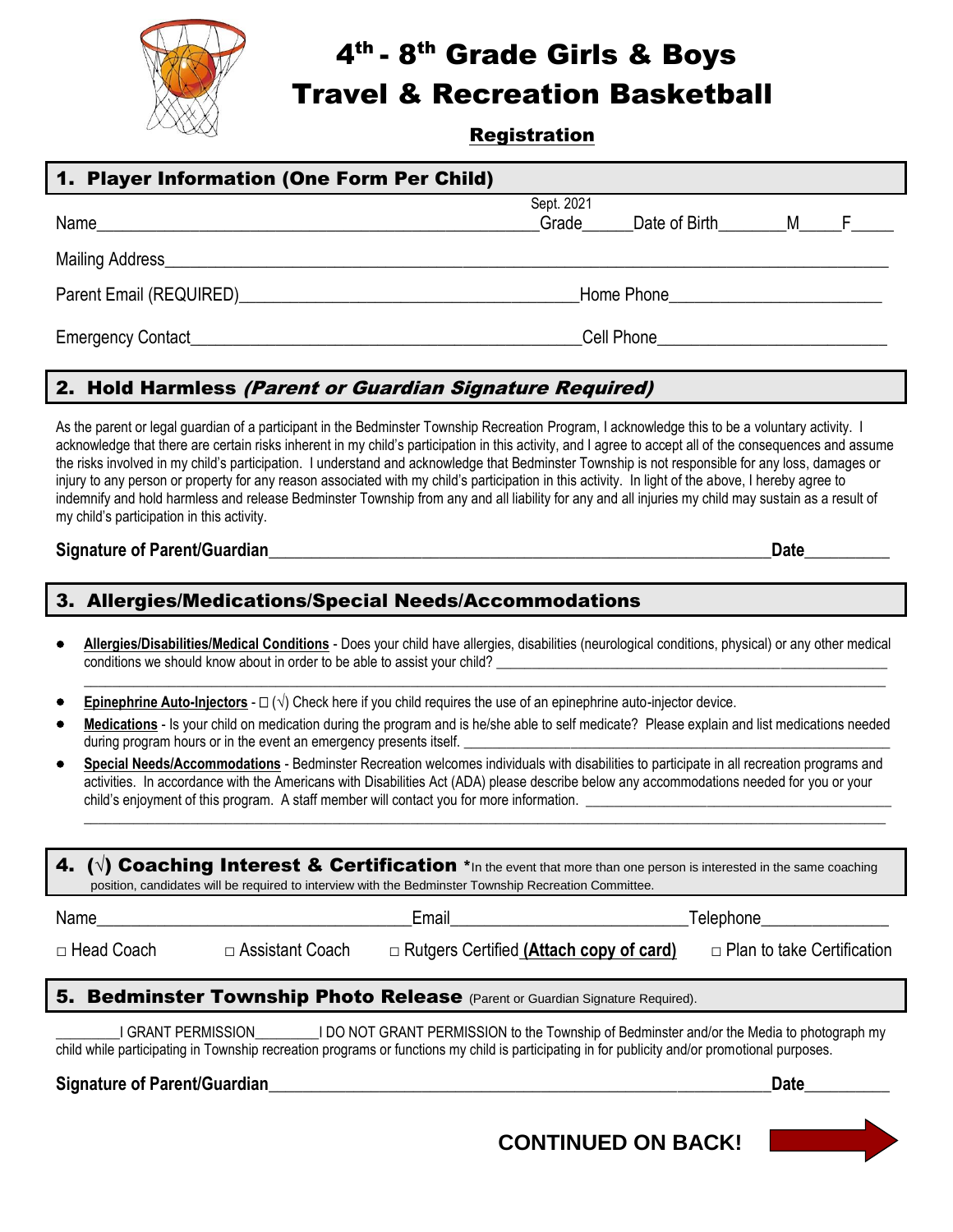|  | 6. Registration Fee & Registration Fee & Optional Spirit Wear |
|--|---------------------------------------------------------------|
|  |                                                               |

| <b>CHECK</b>           | <b>BASKETBALL PROGRAM</b>                                                                | <b>UNIFORM &amp; SPIRIT WEAR</b> |                          |                |         |               | <b>FEE</b>                                    |      |
|------------------------|------------------------------------------------------------------------------------------|----------------------------------|--------------------------|----------------|---------|---------------|-----------------------------------------------|------|
| Option( $\checkmark$ ) | (√) Check Girl or Boy & Grade Level                                                      | (√) Check Size                   |                          |                |         |               |                                               |      |
|                        | <b>RECREATION Level - UNIFORM</b>                                                        |                                  |                          |                |         |               |                                               |      |
|                        | <b>IV CHECK LEVEL BELOW</b><br><b>GIRLS</b><br><b>BOYS</b>                               | Youth                            | <b>Shorts</b>            | S              | M       |               | \$250                                         |      |
|                        | 4 <sup>th</sup> Grade<br>4 <sup>th</sup> Grade<br>5 <sup>th</sup> Grade<br>$5th$ Grade   |                                  | Jersey                   |                |         |               | Includes Reversible                           |      |
|                        | 6 <sup>th</sup> Grade<br>6 <sup>th</sup> Grade                                           | <b>Adult</b>                     | Jersey                   | S              | м<br>L  | <b>XL</b>     | Numbered Uniform;<br>referees, league and gym |      |
|                        | 7 <sup>th</sup> Grade<br>7 <sup>th</sup> Grade                                           |                                  | <b>Shorts</b>            |                |         |               | fees                                          |      |
|                        | 8 <sup>th</sup> Grade<br>8 <sup>th</sup> Grade                                           |                                  |                          |                |         |               |                                               |      |
|                        | <b>RECREATION Level - NO UNIFORM</b>                                                     |                                  |                          |                |         |               |                                               |      |
|                        | ( $\sqrt{}$ CHECK LEVEL BELOW)                                                           |                                  |                          |                |         |               |                                               |      |
|                        | GIRLS<br><b>BOYS</b><br>$4^{\text{th}}$ Grade<br>$4^{\text{th}}$ Grade                   |                                  |                          |                |         |               | \$185                                         |      |
|                        | 5 <sup>th</sup> Grade<br>$5th$ Grade                                                     |                                  |                          |                |         |               | No Uniform                                    |      |
|                        | 6 <sup>th</sup> Grade<br>6 <sup>th</sup> Grade                                           |                                  |                          |                |         |               | Have Last Year's Uniform                      |      |
|                        | 7 <sup>th</sup> Grade<br>$7th$ Grade<br>8 <sup>th</sup> Grade                            |                                  |                          |                |         |               |                                               |      |
|                        | 8 <sup>th</sup> Grade                                                                    |                                  |                          |                |         |               |                                               |      |
|                        | <b>TRAVEL Level - UNIFORM</b>                                                            |                                  |                          |                |         |               |                                               |      |
|                        | ( $\sqrt{}$ CHECK LEVEL BELOW)                                                           |                                  |                          |                |         |               |                                               |      |
|                        | <b>GIRLS</b><br><b>BOYS</b>                                                              | Youth                            | <b>Shorts</b>            | s              | M       |               | \$250                                         |      |
|                        | 4 <sup>th</sup> Grade<br>4 <sup>th</sup> Grade                                           |                                  | <b>Jersey</b>            |                |         |               | Includes Reversible<br>Numbered Uniform;      |      |
|                        | 5 <sup>th</sup> Grade<br>5 <sup>th</sup> Grade                                           |                                  | <b>Jersey</b>            | S              | M<br>L  | <b>XL</b>     | referees, league and gym                      |      |
|                        | 6 <sup>th</sup> Grade<br>6 <sup>th</sup> Grade<br>$7th$ Grade<br>7 <sup>th</sup> Grade   | <b>Adult</b>                     |                          |                |         |               | fees                                          |      |
|                        | 8 <sup>th</sup> Grade<br>8 <sup>th</sup> Grade                                           |                                  | <b>Shorts</b>            |                |         |               |                                               |      |
|                        |                                                                                          |                                  |                          |                |         |               |                                               |      |
|                        | <b>TRAVEL Level - NO UNIFORM</b>                                                         |                                  |                          |                |         |               |                                               |      |
|                        | ( $\sqrt{}$ CHECK LEVEL BELOW)<br><b>GIRLS</b><br><b>BOYS</b>                            |                                  |                          |                |         |               |                                               |      |
|                        | 4 <sup>th</sup> Grade<br>4 <sup>th</sup> Grade                                           |                                  |                          |                |         |               | \$185                                         |      |
|                        | 5 <sup>th</sup> Grade<br>5 <sup>th</sup> Grade                                           |                                  |                          |                |         |               | No Uniform<br>Have Last Year's Uniform        |      |
|                        | $6th$ Grade<br>$6th$ Grade<br>7 <sup>th</sup> Grade<br>$7th$ Grade                       |                                  |                          |                |         |               |                                               |      |
|                        | 8 <sup>th</sup> Grade<br>8 <sup>th</sup> Grade                                           |                                  |                          |                |         |               |                                               |      |
|                        |                                                                                          | Youth                            | Jersey                   | S              | М<br>L. |               |                                               |      |
|                        | <b>Jersey Only</b>                                                                       |                                  |                          | S              | M<br>L  | <b>XL</b>     | \$35                                          |      |
|                        |                                                                                          | <b>Adult</b>                     | Jersey                   | S              | L<br>M  |               |                                               |      |
|                        | <b>Shorts Only</b>                                                                       | Youth                            | <b>Shorts</b>            |                |         |               | \$30                                          |      |
|                        |                                                                                          | <b>Adult</b>                     | <b>Shorts</b>            | ${\bf s}$      | M       | $L$ XL        |                                               |      |
|                        |                                                                                          |                                  |                          |                |         |               |                                               |      |
|                        | <b>Optional Grey Hoodie Sweatshirt</b>                                                   | Youth                            | Sweatshirt               |                | M<br>L  | <b>XL</b>     | <b>BLANK:</b>                                 | \$21 |
|                        | Bedminster Basketball logo on front with OPTIONAL<br>"LAST NAME" & "#" on back.          | <b>Adult</b>                     | Sweatshirt               | S              | M<br>L  | <b>XL</b>     | Name/#:                                       | \$27 |
|                        |                                                                                          |                                  |                          |                |         |               |                                               |      |
|                        | <b>Optional Green Long Sleeve</b>                                                        | Youth                            | <b>Shooting</b><br>Shirt | S              | M<br>L. |               |                                               |      |
|                        | <b>Shooter</b>                                                                           |                                  | <b>Shooting</b>          | XS             | S<br>M  | L             | <b>BLANK:</b>                                 | \$25 |
|                        | Shirt Bedminster Basketball logo on front with                                           | <b>WOMEN</b>                     | Shirt                    |                |         |               | Name/#:                                       | \$31 |
|                        | OPTIONAL "LAST NAME" & "#" on back.                                                      | <b>Adult</b>                     | <b>Shooting</b><br>Shirt | $\overline{s}$ | M<br>L  | <b>XL</b>     |                                               |      |
|                        |                                                                                          |                                  |                          | S              | M<br>L  | <b>XL</b>     |                                               |      |
|                        | <b>Optional Sports Grey T-Shirt</b><br>Bedminster Basketball logo on front with OPTIONAL | Youth                            | T-Shirt                  |                |         |               | <b>BLANK:</b>                                 | \$9  |
|                        | "LAST NAME" & "#" on back.                                                               | <b>Adult</b>                     | T-Shirt                  | S              | M<br>L  | <b>XL</b>     | Name/#:                                       | \$15 |
|                        |                                                                                          |                                  |                          |                |         | <b>TOTALS</b> |                                               |      |

## **CONTINUED NEXT PAGE!!**